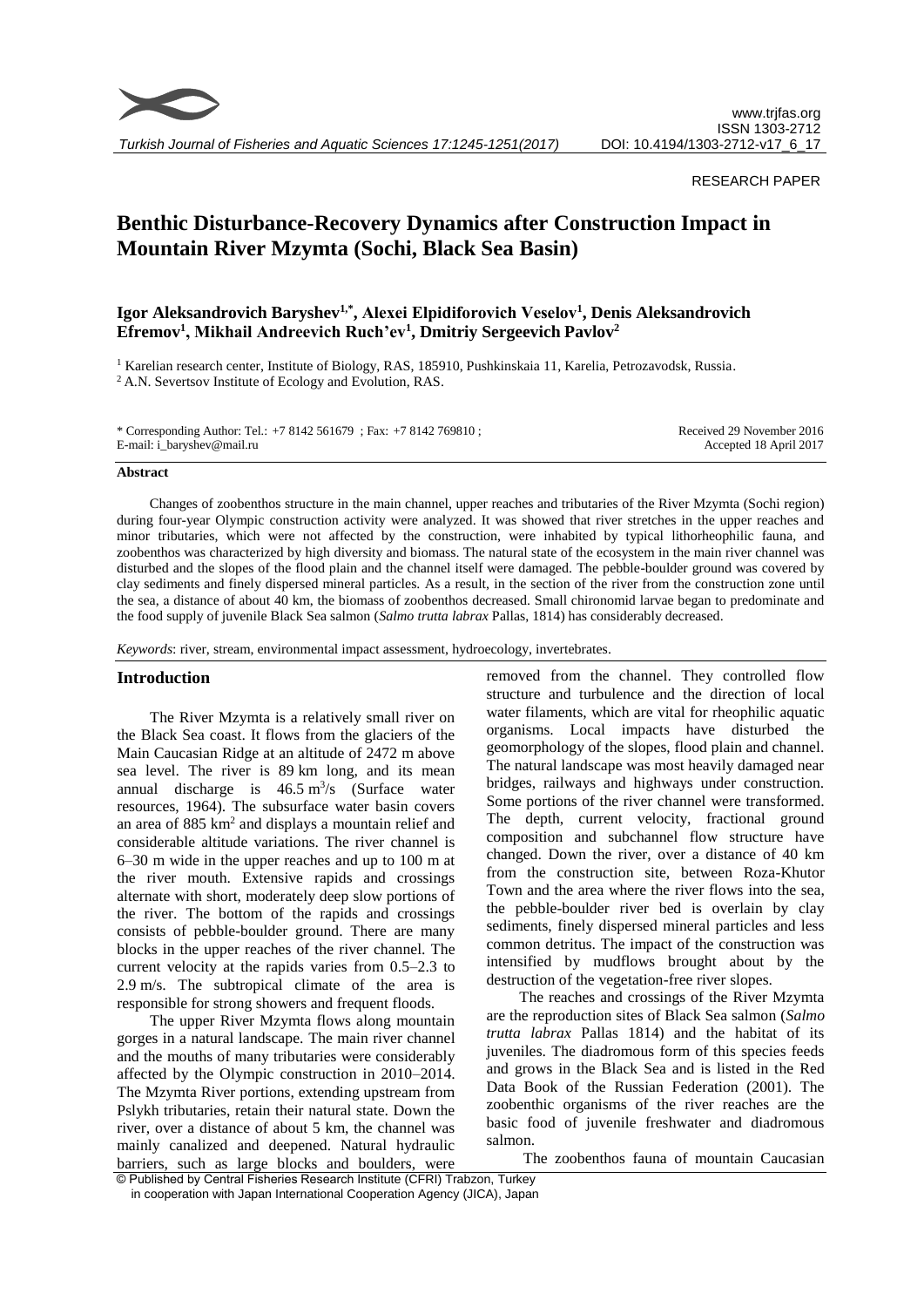rivers is diverse and endemic. The species composition and quantitative characteristics of Mzymta River zoobenthos have not been studied thoroughly, and species identification, based on dominant larvae in the bottom communities of the rivers, is hard to perform (Kornoukhova, 1991; Gorelov, Babiy, & Yankovskaya, 2001; Chertoprud, & Peskov, 2003; Zubarev, 2009; Reshetnikov, & Pashkov, 2009; Denisenko, 2014).

The goal of the project is to study the composition, abundance and biomass of the zoobenthos in the main channel and tributaries of the River Mzymta during and after the construction.

# **Materials and Methods**

Samples of zoobenthos were collected from Mzymta River rapids in late August–early September,  $2011 - 2014$ , when the water level was minimum. 27 sampling sites were studied and 81 quantitative and 20 qualitative zoobenthos samples were collected and analyzed. The sampling sites were located in the main channel and tributaries (Figure 1).

The sampling sites were divided into four groups. Group 1 included rapids in the upper Mzymta River reaches (upstream from Pslukh tributary) and all the tributaries studied (14 sites). The sites were unaffected by the construction, the channel is typically narrow (less than 20 m), the natural landscape in the flood plain is preserved, and the slope vegetation is abundant. Group 2 (five sites) included the main channel rapids unaffected by the removal and handling of the ground. However, the pebble-boulder ground was found to be overlain by clay sediments. Group 3 (three sites in the main channel) comprises rapids at which construction with ground handling was carried out less than a year ago. Group 4 (five sites in the main channel) comprises the

rapids at which ground handling operations were conducted 1-3 years ago.

One qualitative and three quantitative samples were collected from each site using a rectangular frame (Surber sampler)  $0.04$  m<sup>2</sup> in area (Surber, 1937; Komulainen, Kruglova, Khrennikov, & Shirokov, 1989). The sampler can be used to study compact rocky ground. It is similar in design to the benthometer used successfully for collecting zoobenthos samples from the rivers in Far Eastern Russia (Tiunova, 2003). The samples collected were fixed in 70% ethanol solution (Hauer, & Resh 2006). Two to three months later the samples were divided into systematic groups, counted and weighed. Shannon's index was calculated for both abundance and biomass (Gilyarov, 1969; Magurran, 2004). The saprobity index was estimated using Pantle-Buck's method modified by Sladecek (Zelinka, & Marvan, 1961, 1966; Sladecek, 1973; Makrushin, 1974; Deutsche Norm…, 1990; Moog…, 1995). The mean values of functional characteristics are presented with a standard deviation value. The abundance and biomass values of zoobenthos displayed a lognormal distribution which differs markedly from the normal one. Therefore, their mean values are presented together with minimum and maximum values. To compare pairs of samples using Student's t-criterion, they were transformed to normal distribution by logarithming (Shitikov, Rozenberg, & Zinchenko, 2003; Sokal, & Rohlf, 1995). Species were identified using modern manuals (Tsalolikhin, 1997, 1999, 2001; Lillehammer, 1988; Malicky, 2004).

## **Results**

Organisms of 59 species and taxa ranking as superspecies was found (Table 1). Chironomid (Chironomidae) larvae, revealed in 89% of the



**Figure 1.** Scheme showing the location of sampling sites in the River Mzymta:  $1 -$  in the tributaries and upper reaches unaffected by construction;  $2 - in$  the main channel affected by clay sediments;  $3 - in$  the main channel during the construction; 4 – in the main channel 1–3 years after the construction.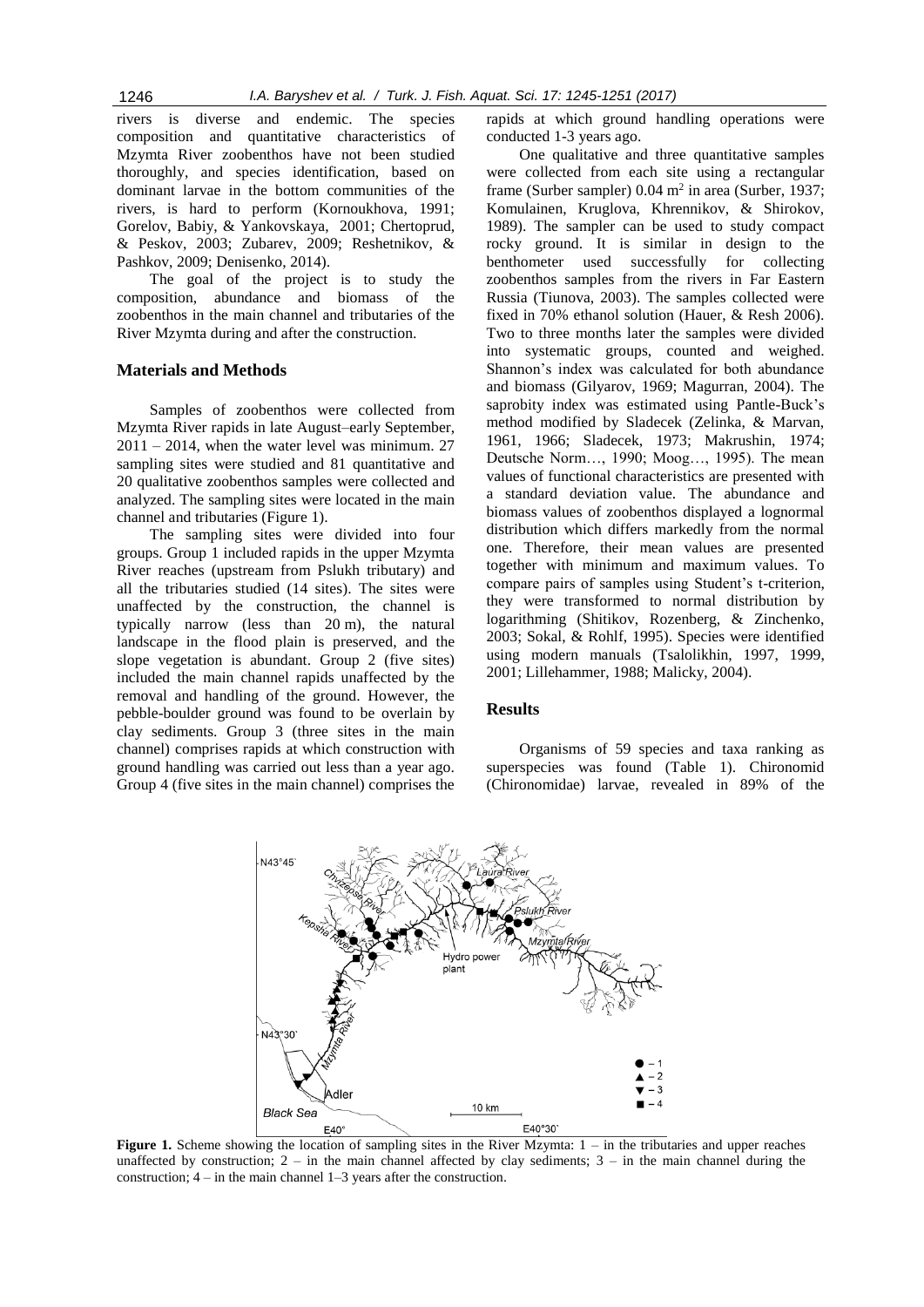**Table 1.** Abundance and biomass (ind./ $m^2$  / mg/m<sup>2</sup>) of the species in the River Mzymta

| Taxon                                                 | Tributaries (Group 1)        | Main river channel<br>(Groups 2 and 4)    | Rapids during<br>construction           |
|-------------------------------------------------------|------------------------------|-------------------------------------------|-----------------------------------------|
|                                                       |                              |                                           | (Group 3)                               |
| Bryozoa sp.                                           | $+$                          |                                           |                                         |
| Planaria torva (Müller, 1774)                         | 5.8/9.7                      |                                           |                                         |
| Lumbriculidae sp.                                     | 5.1 / 304.0                  |                                           |                                         |
| Ancylus sp.                                           | 2.6/14.3                     |                                           |                                         |
| Gammarus sp.                                          | 0.6 / 0.5                    |                                           |                                         |
| Hydracarina sp.                                       | 0.6 / 0.3                    | 0.8 / 0.4                                 | 5.5/2.8                                 |
| Serratella ignita (Poda, 1761)                        | 6.4 / 29.5                   | 3.0/9.8                                   | 5.6/48.3                                |
| Baetis gr. lapponicus                                 | 3.2 / 3.0                    | 9.1 / 13.8                                | 25.0 / 16.1                             |
| Baetis gr. rhodani<br>Baetis muticus (Linnaeus, 1758) | 163.0 / 125.8<br>11.5 / 13.8 | 131.2 / 168.0<br>$\overline{\phantom{0}}$ | 39.4 / 62.5<br>$\overline{\phantom{0}}$ |
| Heptagenia samochai (Demoulin, 1973)                  | 0.6 / 0.3                    |                                           | 8.3 / 68.9                              |
| Rhithrogena sp.                                       | 9.6 / 54.6                   | 19.7 / 54.9                               | 5.5/27.2                                |
| Epeorus (Caucasiron) sp.                              | 23.7/216.0                   | 2.3/28.6                                  | $\qquad \qquad -$                       |
| Habroleptoides caucasicus Tshernova, 1930             | 1.3/1.3                      | $\qquad \qquad -$                         |                                         |
| Ecdyonuruss. str. sp.                                 | 19.2 / 197.0                 | 6.8 / 135.0                               | 11.1 / 206.0                            |
| Psychomyia pusilla (Fabricius, 1781)                  | 1.9/2.6                      | 0.8 / 0.4                                 | $\overline{\phantom{0}}$                |
| *Rhyacophila fasciata aliena Martynov, 1916           | 4.5 / 36.5                   | 6.1 / 18.9                                | $\overline{\phantom{0}}$                |
| Rhyacophila abchasica Martynov, 1934                  | 1.2 / 17.2                   | $\overline{\phantom{0}}$                  |                                         |
| Hydropsyche pellucidula (Curtis, 1834)                | 69.2 / 741.0                 | 56.1 / 1068.0                             | 52.8 / 246.0                            |
| Hydropsyche gr. instabilis sp.                        | 0.6 / 14.6                   | $\overline{\phantom{0}}$                  | 11.1 / 83.6                             |
| Hydropsyche sp.                                       | 3.8/19.0                     | $\overline{\phantom{0}}$                  | $\overline{\phantom{0}}$                |
| Diplectrona robusta Martynov, 1934                    | 3.2 / 32.7                   |                                           |                                         |
| Diplectrona juliarum Grigorenko & Ivanov, 1991        | 0.6 / 5.7                    |                                           |                                         |
| Philopotamus tenuis Martynov, 1913                    | 0.6 / 1.3                    |                                           |                                         |
| Polycentropus auriculatus Martynov, 1926              | 0.6 / 1.3                    |                                           |                                         |
| Tinodes curvatus Martynov, 1934                       | 2.6/4.6                      |                                           |                                         |
| Agapetus sp.                                          | $\overline{\phantom{a}}$     | 0.8 / 0.4                                 |                                         |
| *Glossosoma capitatum Martynov, 1913                  | 78.8 / 138.0                 | 17.4 / 17.9                               |                                         |
| Sericostoma grusiense Martynov, 1913                  | 5.1/10.6                     |                                           |                                         |
| Lepidostoma sp.                                       | 4.5 / 6.7                    | 2.3/1.5                                   |                                         |
| Hydroptila sp.                                        | 0.6 / 0.3                    |                                           |                                         |
| Ceraclea sp.<br>Perla sp.                             | 3.8/0.9<br>68.6 / 921.1      | 9.1 / 133.3                               |                                         |
| Perlodes dispar (Rambur, 1842)                        |                              | 0.8 / 2.3                                 | 2.8 / 145.3<br>2.8 / 16.7               |
| Leuctra sp.                                           | 44.9 / 44.8                  | 4.5 / 8.4                                 | $\overline{\phantom{0}}$                |
| Isoperla difformis (Klapalek, 1909)                   |                              | 1.5/3.8                                   |                                         |
| Xanthoperla apicalis (Newman, 1836)                   |                              | 3.8 / 2.6                                 |                                         |
| Taeniopteryx nebulosa (Linnaeus, 1758)                |                              | 2.3/1.9                                   |                                         |
| Nemoura dubitans Morton, 1894                         | 0.6 / 3.8                    |                                           |                                         |
| Protonemura sp.                                       | 12.2 / 27.4                  | 2.3 / 1.5                                 |                                         |
| Osmylus sp.                                           | 0.6 / 3.6                    |                                           |                                         |
| *Limnius volckmari (Panzer, 1793)                     | 5.1/8.4                      |                                           |                                         |
| Elmis sp.                                             | 11.5 / 11.8                  | 0.8 / 0.38                                | 2.8/2.2                                 |
| Hydraena sp.                                          | 2.6 / 2.1                    | 0.8 / 0.4                                 |                                         |
| Ceratopogonidae sp.                                   | 1.9/2.2                      | 0.8 / 0.8                                 |                                         |
| Orthocladius sp.                                      | 191.0/71.6                   | 13.6 / 7.4                                | 19.4 / 9.7                              |
| Tanypodinae sp.                                       | 12.2 / 13.8                  | 3.7 / 3.4                                 | 2.7/8.3                                 |
| Polypedilum sp.                                       | 43.0 / 12.3                  | 9.0 / 3.1                                 |                                         |
| <i>Rheotanytarsus</i> sp.                             | 65.0 / 20.5                  | 17.0 / 8.2                                | L.                                      |
| Chironomidae spp.                                     | 111.0 / 41.7                 | 453.0 / 190.7                             | 2263.9 / 980.0                          |
| Simulium sp.<br>Dioptopsis sp.                        | 53.2 / 40.5<br>35.2 / 41.9   | 72.7 / 40.9<br>75.0/97.9                  | 2.8/1.4<br>5.6/6.9                      |
| Hexatoma sp.                                          | 7.0 / 102.8                  | 4.5 / 31.6                                | $\overline{\phantom{0}}$                |
| Antocha sp.                                           | 14.7 / 27.2                  | 0.8 / 0.8                                 |                                         |
| Atherix ibis (Fabricus, 1798)                         | 5.8/41.8                     | 0.8 / 6.7                                 |                                         |
| Tabanus cordiger Meigen, 1820                         | 1.2 / 19.2                   | $\overline{\phantom{0}}$                  |                                         |
| Dixa sp.                                              |                              | 0.8 / 0.8                                 |                                         |
| Dicranota sp.                                         |                              | 3.0 / 6.4                                 |                                         |
| Hemerodromia sp.                                      |                              | $\overline{\phantom{0}}$                  | 2.8 / 5.5                               |
| Chelifera sp.                                         | 3.2 / 3.8                    |                                           |                                         |
| Prionocera turcica (Fabricius, 1787)                  | 5.1/541.2                    | 0.8 / 65.7                                | $\overline{\phantom{0}}$                |
| Number of species                                     | 53                           | 36                                        | 18                                      |
| N Number of samples                                   | 42                           | 30                                        | 9                                       |
| Number of sampling sites                              | 14                           | 10                                        | 3                                       |

Note: the symbol «\*» indicates the species identified by imaginal features (in caddis flies, male genitals were prepared for species identification from pupae).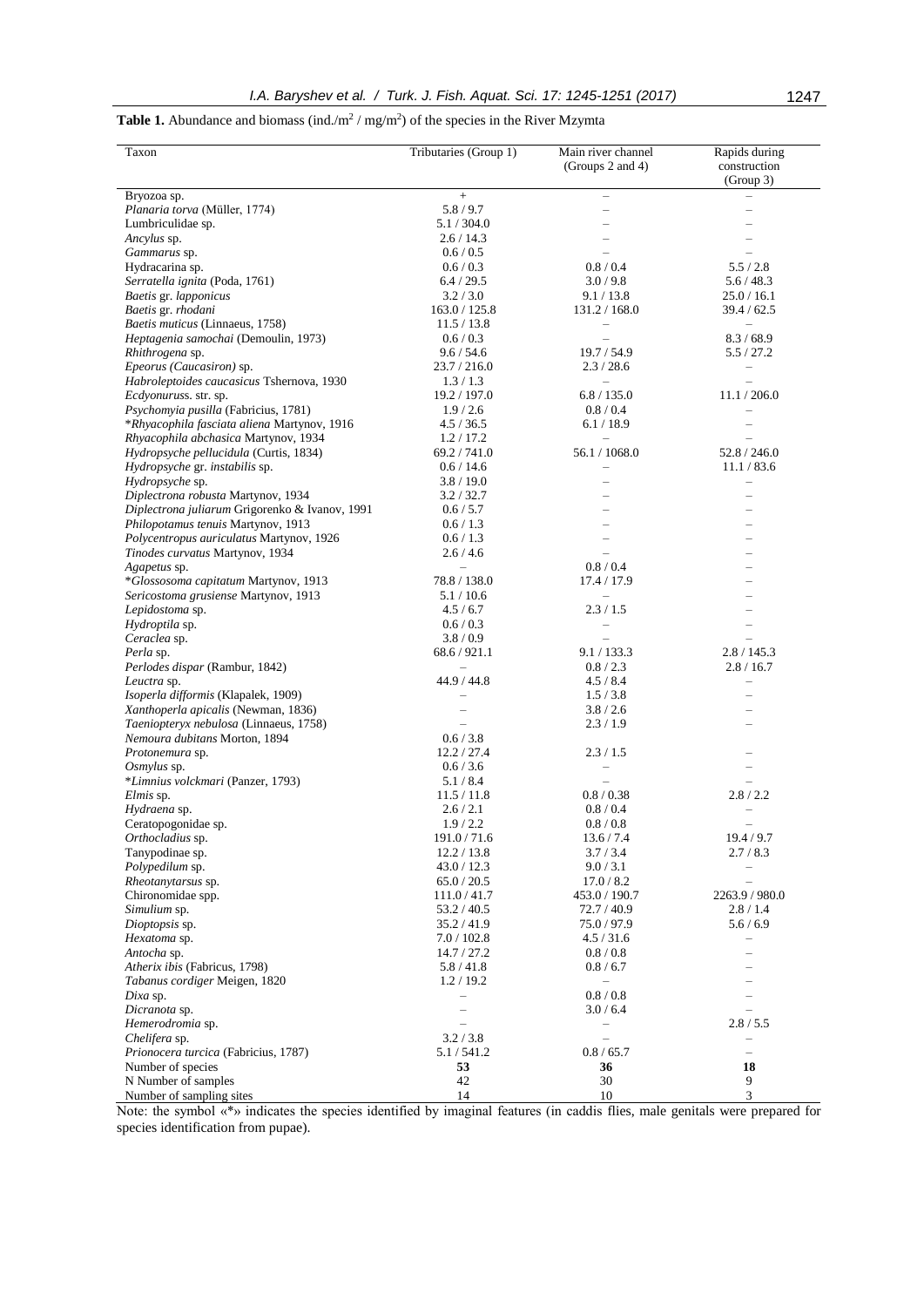samples, dominate in frequency of occurrence. Representatives of the family Ortocladeinae and the larvae of the mayfly *Baetis* gr. *rhodani,* whose frequency of occurrence is 73%, are abundant. Stoneflies of the genus *Perla* (47%) and the caddis flies *Hydropsyche pellucidula* (42%) are widespread. The larvae of black flies (Simuliidae), *Dioptopsis* sp. (Diptera) and caddis flies *Glossosoma capitatum* were found in 30-40% of the samples. Chironomids form the largest group and make up 43% of zoobenthos. The mayflies *Baetis* gr. *rhodani* (14%), the caddis flies *Hydropsyche pellucidula* (6%) and black fly larvae (6%) are also abundant. The biomass of bottom communities is basically formed of the large species *Hydropsyche pellucidula* (27%), the larvae of the stoneflies of the genus *Perla* (17%), the larvae of the cranefly *Prionocera turcica* (9%), the larvae of the mayfly *Ecdyonurus* s.str. sp. (6%) and small but abundant chironomid larvae (8%). The poorest zoobenthos (scarce individuals of *Baetis* gr. *rhodani* and *Hydropsyche pellucidula*) was revealed in Laura tributary in 2012 (the channel is 14 m wide, no impact of human activities). It is probably because the temperature of the water flowing from the glacier was 7–9°С lower in the tributary than in the main channel. In other tributaries such a difference in temperature was not more than 2–3°C. Besides, Laura tributary has milky-green water due to landslide. As this site clearly differed from others, it was disregarded in calculations.

Comparison of the zoobenthos structure in the tributaries and rapids of the main channel, except for sites with traces of construction, has shown that the bottom communities of small streams exhibit the highest biological diversity and biomass (Table 2).

The mean zoobenthos abundance values are relatively small. Our study has shown considerable variations in the abundance and especially biomass of bottom communities: they increase locally to 7.5 thousand ind./m<sup>2</sup> and 20.0  $g/m^2$  and decrease practically to zero values. The abundance of

zoobenthos in the main river channel and tributaries did not differ considerably, but biomass in the tributaries was much higher (see Table 2). The high abundance of zoobenthos (in spite of its low biomass) in the main channel is formed dominantly of small chironomid larvae. Species diversity in the tributaries was also higher. The mean saprobity values for both the main channel and the tributaries are in βmesosaprobic zone, suggesting moderate pollution. The saprobity values for the tributaries were found to be higher than those for the main channel.

The impact of construction was estimated by comparing the zoobenthos structure of the main channel rapids: a) with no traces of construction, b) with traces of recent construction and c) with indications of post-construction recovery (construction was terminated 1–3 years ago) (Table 3).

Valid differences between the quantitative characteristics of zoobenthos (Student's t-criterion,  $p = 0.05$ ) were revealed only for Shannon's index calculated from the abundances of zoobenthic organisms for rapids affected by clay sediments and construction and for rapids during construction and 1– 3 years after construction. Other differences were found to be statistically unreliable.

Some rapids affected by construction display a considerable increase in the abundance and biomass of chironomids – up to 7.5 thousand ind./ $m<sup>2</sup>$  and 3.8  $g/m<sup>2</sup>$ , respectively. The percentage of chironomids in bottom communities in the channel during construction increases to 90% in abundance and 50% in biomass (commonly 40–45% in abundance and 6– 10% in biomass). No valid differences in the saprobity index between the above three types of rapids have been revealed. A decline in biological diversity (Shannon's index for abundance), caused by the damage of the channel by the construction, is due to a high percentage of chironomid larvae (no species identification was performed).

**Table 2.** Characteristics of zoobenthos in the tributaries and rapids of the main river channel (except for sites with traces of recent construction)

| Characteristics                           | Tributaries (Group 1)  | Main river channel<br>(Groups 2 and 4) | Validity of differences* |
|-------------------------------------------|------------------------|----------------------------------------|--------------------------|
| Width, m                                  | Less than 20           | Over 20                                |                          |
| Shannon's index for abundance             | $1.8 \pm 0.35$         | $1.2 \pm 0.57$                         | P<0.05                   |
| Shannon's index for biomass               | $1.4 \pm 0.37$         | $1.0 \pm 0.49$                         | P < 0.05                 |
| Number of species (groups) in a<br>sample | $9.5 \pm 3.00$         | $5.8 \pm 2.47$                         | P<0.05                   |
| Saprobity                                 | $2.5 \pm 0.71$         | $1.9 \pm 0.49$                         | P<0.05                   |
| Abundance, ind./ $m2$                     | 1250<br>$(125 - 3950)$ | 950<br>$(125 - 3925)$                  | P > 0.05                 |
| Biomass, $g/m^2$                          | 4.4<br>$(130 - 20010)$ | 2.1<br>$(178 - 14193)$                 | P<0.05                   |
| N number of samples                       | 39                     | 30                                     |                          |
| Number of sampling sites                  | 13                     | 10                                     |                          |

\* – in accordance with Student's criterion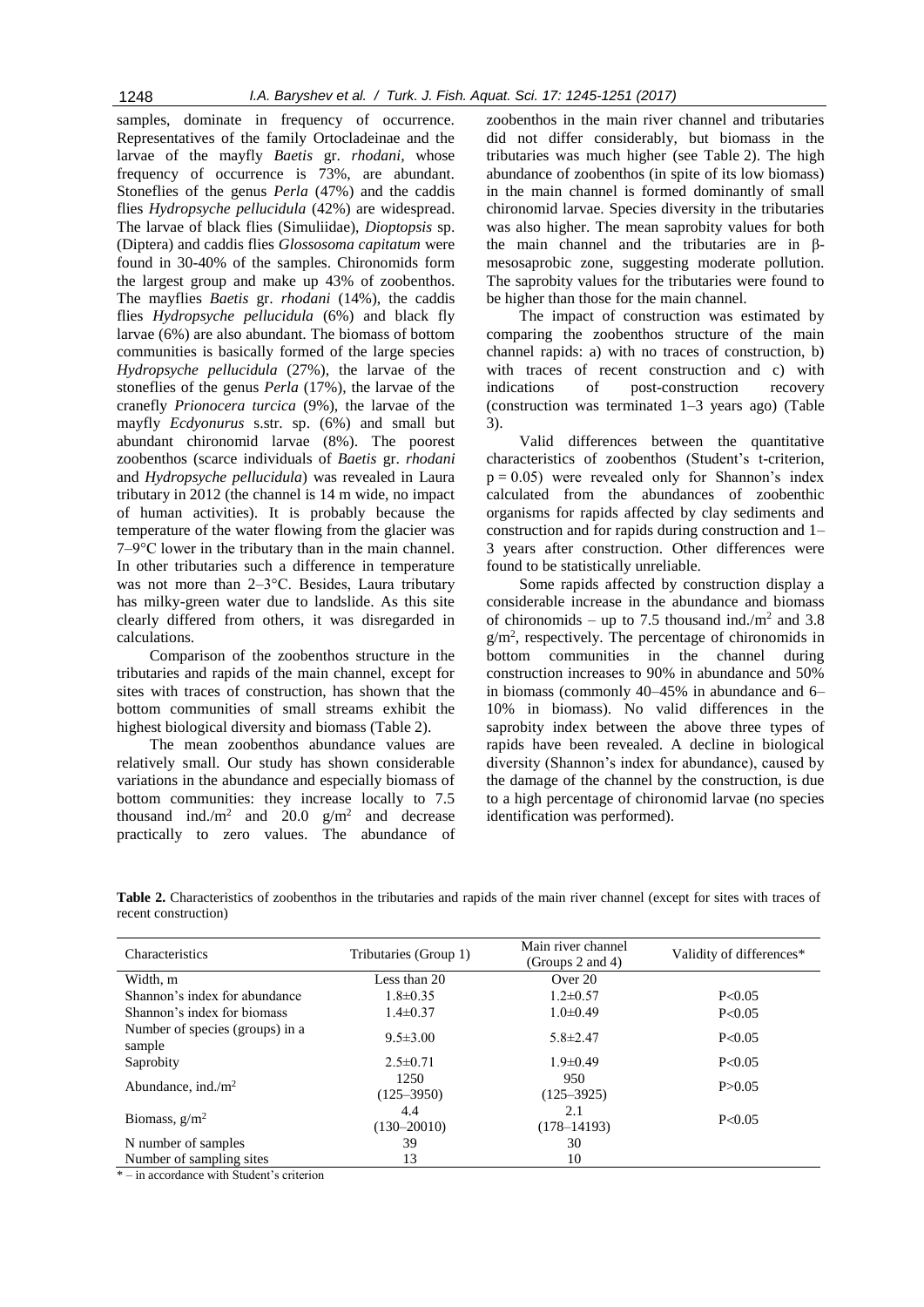| Characteristics                           | Rapids affected by clay<br>sediments<br>(Group 2) | Rapids during construction<br>(Group 3) | Rapids $1-3$ years after<br>construction<br>(Group 4) |
|-------------------------------------------|---------------------------------------------------|-----------------------------------------|-------------------------------------------------------|
| Shannon's index for<br>abundance          | $1.3 \pm 0.51$                                    | $0.8 \pm 0.47$                          | $1.3 \pm 0.49$                                        |
| Shannon's index for<br>biomass            | $1.0 \pm 0.45$                                    | $1.0\pm 0.53$                           | $1.1 \pm 0.49$                                        |
| Number of species<br>(groups) in a sample | $5.6 \pm 1.92$                                    | $4.7 \pm 1.89$                          | $6.5 \pm 2.83$                                        |
| Saprobity                                 | $1.8 \pm 0.45$                                    | $1.8 \pm 0.29$                          | $2.0 \pm 0.53$                                        |
| Abundance, ind./ $m2$                     | 966<br>$(150 - 3925)$                             | 2550<br>$(200 - 7575)$                  | 793<br>$(75-1925)$                                    |
| Biomass, $g/m^2$                          | 2.4<br>$(0.18 - 7.63)$                            | 2.0<br>$(0.15 - 3.77)$                  | 2.3<br>$(0.20 - 14.19)$                               |
| N Number of samples                       | 15                                                | 9                                       | 15                                                    |
| Number of sampling sites                  | 5                                                 | 3                                       | 5                                                     |

**Table 3.** Characteristics of the bottom communities at the main channel rapids of the River Mzymta

#### **Discussion**

There is a high percentage of Caucasian endemic species in Mzymta River zoobenthos. As many of them occur as larvae, the insect species are hard to identify completely. The most complete list of zoobenthos species from Mzymta River rapids and crossings is presented in this paper. The presence of some species, indicated by imaginal features, is supported. Diptera make up a high percentage of zoobenthos. Species identification requires special methods and is sometimes impossible in the absence of imago. Therefore, further study is needed.

Comparison of the zoobenthos structure at Mzymta River rapids has shown that the bottom communities of the main channel are suppressed. On the contrary, the zoobenthos of small tributaries displays a high abundance and biomass. Similar damages to the bottom communities of the rivers on the Black Sea coast in the Caucasus have been reported earlier. For example, Kornoukhova (1991) has found that the bottom biocenoses in upper river reaches upstream from residential areas retain their natural structure. Chertoprud and Peskov (2003) have noted that the natural habitats of aquatic organisms in the mountain and piedmont portions of Caucasian streams remain unchanged.

The abundance and biomass of Mzymta River zoobenthos are as low as  $0.9-1.3$  thousand ind./m<sup>2</sup> and  $2.1-4.4$  g/m<sup>2</sup>, respectively. However, density varies considerably between the sampling sites, increasing locally to  $7.5$  thousand ind./m<sup>2</sup> and  $20.0$  $g/m<sup>2</sup>$ . Comparison of the zoobenthos abundances in the main river channel and tributaries has shown that the biomass of bottom communities is higher in minor tributaries that remain in a natural state. However, the difference in abundance is not considerable, because small chironomid larvae are more common in the clay-covered substrates of the main channel. Zoobenthos is considered as food for juvenile Black Sea salmon. In accordance with Y.A. Shustov's

classification, zoobenthos is at "the medium food level" in the tributaries and at the "medium-low level" boundary in the main channel (Shustov, 1983).

Saprobity in the tributaries is much higher than that in the main river channel. Examples from some rivers in Northern and Central European Russia, presented earlier, show that as the size of a stream increases, saprobity tends to grow (Baryshev, 2011; Chertoprud, 2005). We have revealed a reverse relationship: the saprobity index in minor streams is higher (see Table 2). This is probably due to some characteristics of mountain subtropical rivers. As the saprobity index shows the organic pollution level, the authors assume that the relative scarcity of river communities in the main channel is due to the intense washing-out of forest litterand other organic substances by frequent (up to 12 times a year) intense floods. One of the reasons for that is that pebbleboulder ground is protected by a clay cover, which prevents the persistence of organic detritus in it.

#### **Conclusions**

Thus, the zoobenthos in the upper reaches and minor tributaries of the River Mzymta was in natural state during and after the construction. The bottom communities are dominated by chironomid larvae in abundance and by caddis flies in biomass. The structure of the bottom communities at the construction sites was damaged by the removal and handling of ground in the river channel. The diversity and biomass of zoobenthos have decreased, pellophilic chironomid larvae began to grow, while rheophilic species, typical for clean pebble-boulder grounds, which are used as basic food by juvenile Salmonidae, have disappeared. The food supply of juvenile Black Sea salmon has been considerably impoverished. After one to three years the structure of the bottom communities at these sites has recovered: both diversity and biomass increased and the species, which disappeared earlier, came back. However, the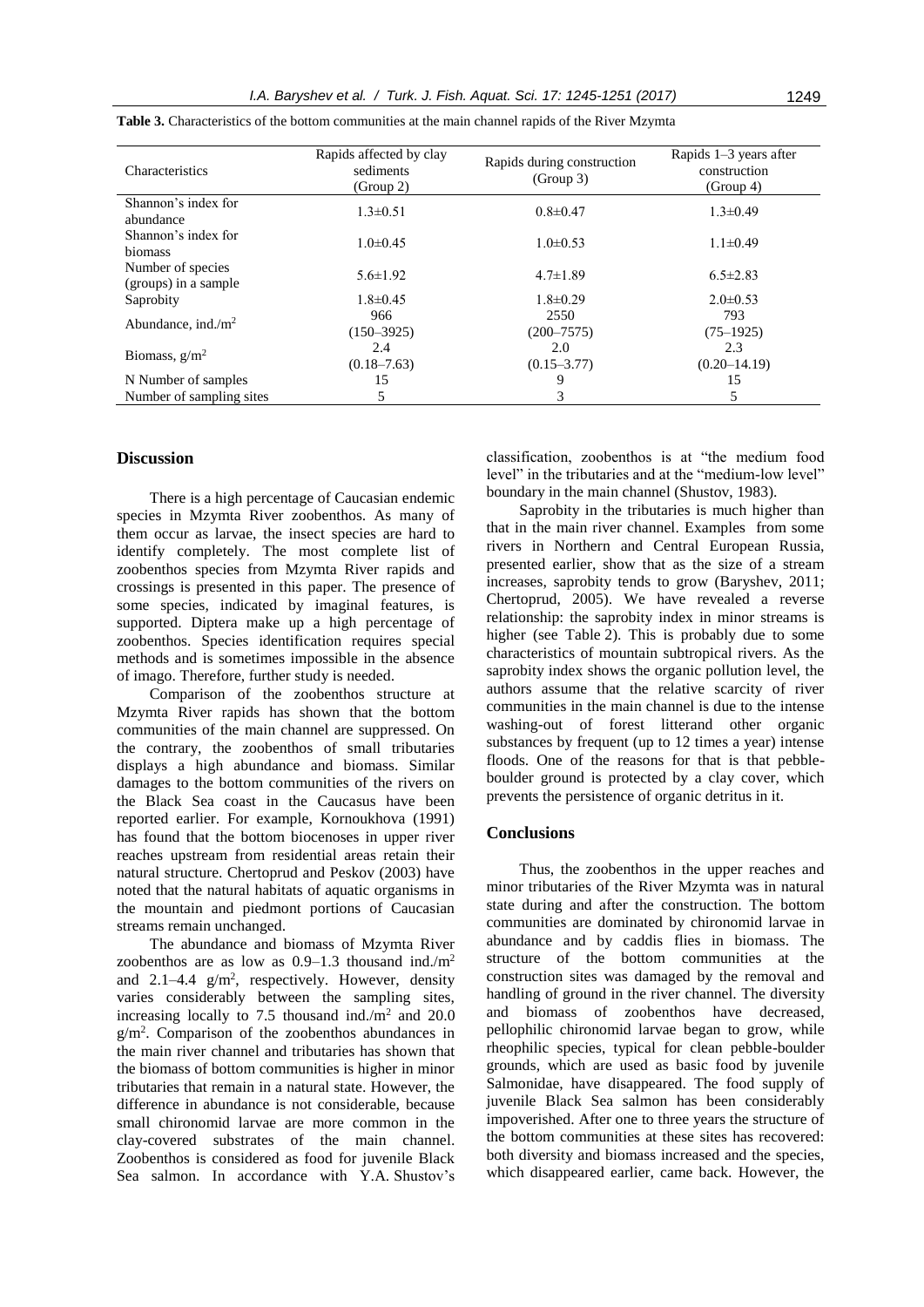main channel rapids, where the ground remained undisturbed during the construction, were affected by clay sediments which covered the pebble-boulder ground and resulted in the impoverishment of zoobenthos and, consequently, in the poorer food supply for salmon juveniles.

After the completion of the construction, intense frequent floods began to wash out the ground. The removal of clay from the vegetation-covered slopes, including those supported by a special net, has decreased. Large quantities of pebble-boulder ground and blocks rolled down the slopes into the river channel and were gradually displaced by the flow and transported downstream. As a result, after one year the cross-section of the altered portions of the river channel was no longer canal-like. The relief was subdued by vigorous floods characteristic of a mountain river. The natural state of the river and the species composition and biomass of benthos as food for Black Sea salmon are gradually being recovered.

#### **Acknowledgment**

The studies were supported by Russian Academy of Science Presidium Programme 4 "Assessment and ways of decreasing the negative consequences of extreme natural phenomena and man-induced disasters…».

## **References**

- Baryshev, I.A. (2011) Estimation of the saprobity of zoobenthos communities at river raoids in Eastern Fennoscandia by Pantle-Bukk's method. *Proceedings of the International Conference Ecology of small rivers in 21st century: biodiversity, global changes and revival of ecosystems.* (p. 21). Togliatti, Russia, Cassandra press., 204 pp.
- Chertoprud, М.V. (2005) Longitudinal variability of macrobenthic fauna in the streams of Central European Russia. *Zhurnal obshchei biologii*, 66 (6), 491-502. (in Russian)
- Chertoprud, М.V., & Peskov, K.V. (2003) Geographic parallels of the structure of lithorheophilic communities in the minor rivers of Eastern Europe and North Asia. *Zhurnal obshchei biologii*. 64 (1), 78- 87. (in Russian) ISSN: 0044-4596
- Denisenko, О.S. (2014) Hydrobiological description of the Mzymta River basin under modern environmental conditions. *Fundamental and applied studies: problems and results,* 11, 7-15. (in Russian) ISSN: 2307-1354
- Deutsche Norm (1990) Deutsche Einheitsverfahren zur Wasser-, Abwasser- und Schlammuntersuchung. Biologish-okologishe Gewasseruntersuchung (Gruppe M). *Bestumming des Saprobienindex* (M2). DIN 38410, Teil 2. Berlin.
- Gilyarov, A.M. (1969) Biomass-species diversity relationship in a planktonic community. *Zoologicheskiy zhurnal,* 48 (4), 485-493. (in Russian) ISSN: 0044-5134
- Gorelov, V.K., Babiy, V.A., & Yankovskaya, V.А. (2001) Fish farming-biological arguments for the breeding of

the Black Sea salmon Salmo trutta labrax Pallas. *Materials of Interdepartmental Ichthyological Commission*. (p. 12). Moscow, Russia, Adler press. 220 pp. (in Russian)

- Hauer, F.R., & Resh, V.H. (2006). Macroinvertebrates. pp. 435-464. *Methods in Stream Ecology 2nd Edition*. New York. Academic Press/Elsevier., 877 pp.
- Komulainen, S.F., Kruglova, A.N., Khrennikov, V.V., & Shirokov, V.А. (1989). Methodical recommendations for the study of the hydrobiological regimes of small rivers. Petrozavodsk: Institute of Biology, Academy of Sciences of the USSR, Karelian Branch, 42 pp. (in Russian)
- Kornoukhova, I.I. (1991). Problems in the protection of benthic fauna in the water bodies on the Black Sea coast of the Greater Caucasus. *Proceedings of the scientific and practical conference Pressing problems in the ecology and nature conservation of the Black Sea coast system: Part. 1.* pp. 104-105. Krasnodar, Russia. Kuban state university press, 150 pp. (in Russian)
- Lillehammer, A. (1988). Stoneflies (Plecoptera) of Fennoscandia and Denmark: *Fauna Entomologica scandinavica*, 21, 165 pp.
- Magurran, A.E. (2004). Measuring Biological Diversity. Oxford. Blackwell Science Ltd. 256 pp.
- Makrushin, А.V. (1974). Bibliographic index on "Biological analysis of water quality" with a list of pollution indicator organisms. Leningrad, USSR, Zool. in-t AN SSSR press, 53 pp. (in Russian)
- Malicky, H. (2004). Atlas of European Trichoptera. Second edition. Springer. 341 pp.
- Moog, O. (1995). Fauna Aquatica Austriaca: a comprehensive species inventory of Austrian aquatic organisms with ecological notes. Austria, Federal Ministry for Agriculture and Forestry. Wasserwirtschaftskataster: Vienna, Austria. 97 pp.
- Red Data Book of the Russian Federation (animals). (2001). Мoscow: АСТ, 862 pp.
- Reshetnikov, S.I., & Pashkov, А.N. (2009). Small river ecosystems of the Black Sea Coast of the Northwestern Caucasus. Krasnodar: Biotech-Yug OJSC. 152 pp. (in Russian)
- Shitikov, V.K., Rozenberg, G.S., & Zinchenko, T.D. (2003). Quantitative hydroecology: systems identification methods. Togliatti: IEVB, RAS, 463 pp. (in Russian)
- Shustov, Y.А. (1983). Ecology of juvenile Atlantic salmon. Petrozavodsk, Russia, Karelia press. 152 pp. (in Russian)
- Sladecek, V. (1973). System of water quality from biological point of view. *Archiv fur Hydrobiologie Ergebnisse der Limnologie*, 7 (I–IV). 1-218.
- Sokal, R., & Rolf, J. (1995). Biometry: The Principles and Practices of Statistics in Biological Research. 3-th ed. N-Y., 888 pp.
- Surber, E.W. (1937). Rainbow trout and bottom fauna production in one mile of stream: *Transactions of the American Fisheries Society*. 66, 193–202 pp.
- Surface water resources of the USSR: Hydrological coverage of studies. (1964) V. 9. Trans-Caucasus and Dagestan. Issue 1. Western Trans-Caucasus/ Т. N. Japaridze, ed. Leningrad, Gidrometeoizdat press, 224 pp. (in Russian)
- Tiunova, T.M. (2003). Methods for collecting and primary processing of quantitative samples. In Т.М Tiunova (Ed.) *Recommended methods for collecting and*